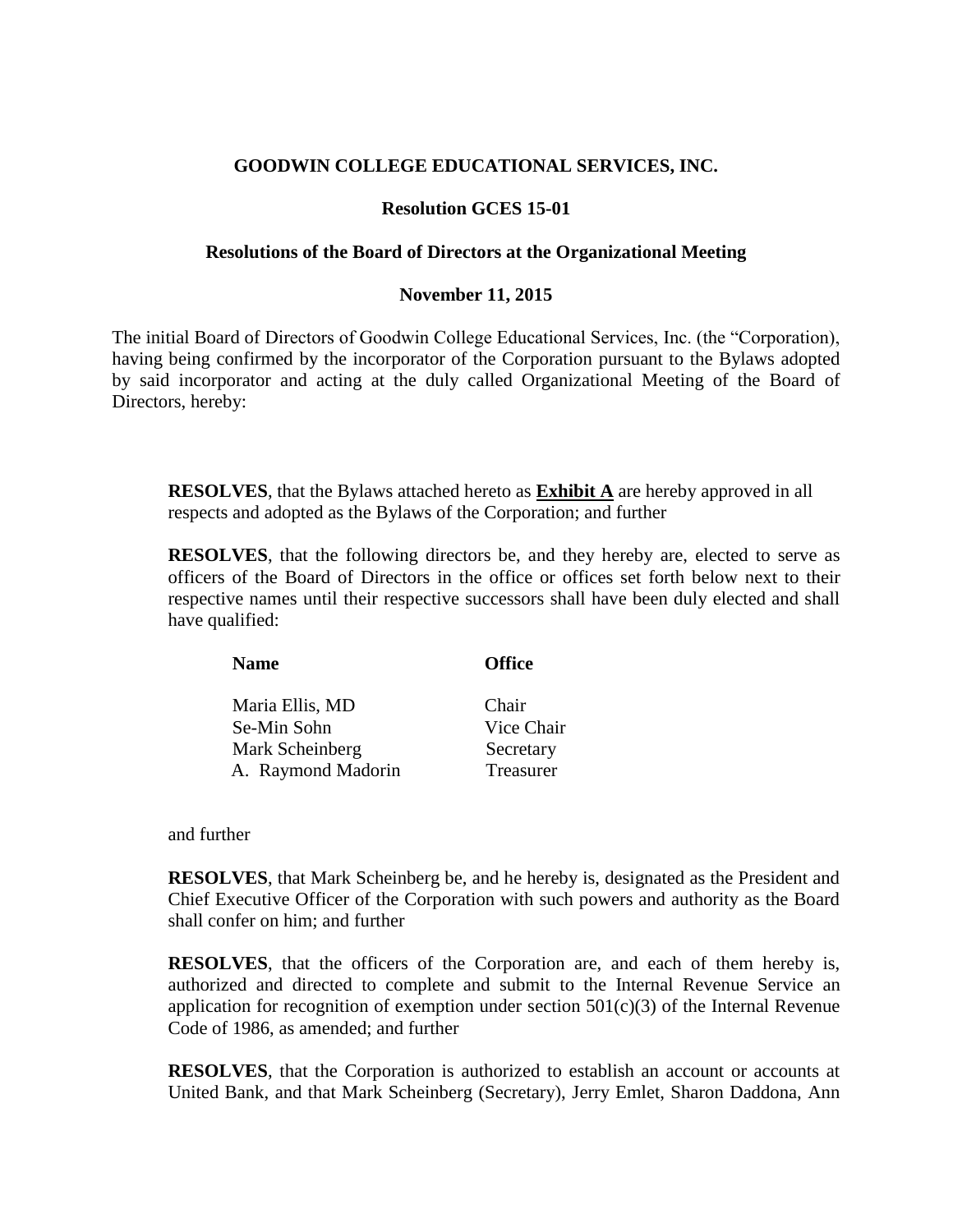Clark, Edwin Meyer, and Bryan Soltis, acting singly, are authorized to act as signatories thereon, that in order to effect the opening of such accounts, the Corporation adopts such form of resolutions as such Bank usually requires of its corporate customers, as if such resolutions were set forth in full herein, and with any blanks therein completed so as to authorize the aforesaid individuals to act as signatories as hereinabove authorized, and that each of the officers, acting singly, is authorized to deliver to such bank resolutions in such form and such signature cards, account opening agreements and other documents as may be necessary or convenient and proper for the opening of the account(s); and further

**RESOLVES**, that the Conflict of Interest Policy attached as **Exhibit B** is hereby approved in all respects and adopted as the conflict of interest policy of the Corporation; and further

**RESOLVES**, that all actions taken by each officer and director of the Corporation and the incorporator in respect of the Corporation and furtherance of the business of the Corporation from the date of incorporation up to and including the date of adoption of this Resolution are hereby ratified and confirmed in all respects; and further

**RESOLVES**, that all actions heretofore or hereafter taken by any officer or officers of the Corporation within the terms and in furtherance of the foregoing resolutions are hereby ratified and confirmed as the act and deed of the Corporation; and further

**RESOLVES**, that the officers of the Corporation be, and each of them hereby is, empowered to approve or authorize, as the case may be, such further action and the preparation, execution and delivery of all such further instruments and documents in the name and on behalf of the Corporation, and to pay all such expenses and taxes, as in their judgment shall be necessary, proper, or advisable in order to fully carry out the intent and accomplish the purposes of the foregoing resolutions.

## **GOODWIN COLLEGE EDUCATIONAL SERVICES, INC.**

By \_\_\_\_\_\_\_\_\_\_\_\_\_\_\_\_\_\_\_\_\_\_\_\_\_\_\_\_\_\_\_\_\_\_\_\_\_\_\_

Its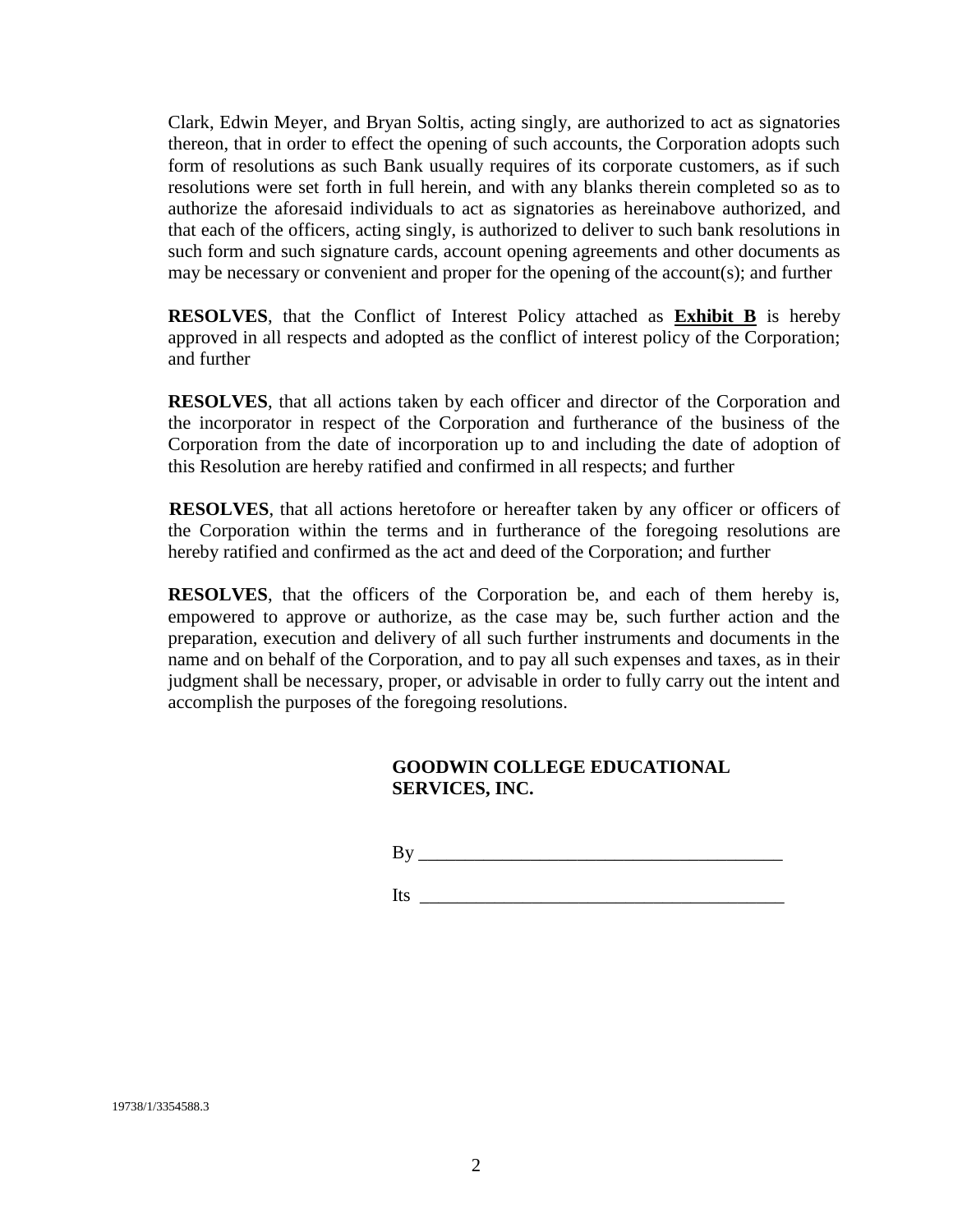#### **Exhibit A**

#### **CORPORATE BYLAWS**

#### **GOODWIN COLLEGE EDUCATIONAL SERVICES, INC.**

### **ARTICLE I**

#### **NAME**

The name of the Corporation shall be **GOODWIN COLLEGE EDUCATIONAL SERVICES, INC.** (the "Corporation").

### **ARTICLE II**

#### **BOARD OF DIRECTORS**

#### **Section 2.1. Powers and Duties**

All corporate powers shall be exercised by or under the authority of, and the activities, properties, and affairs of the Corporation shall be managed by or under the direction of the Board of Directors.

To the extent the Corporation has power to act in its capacity as member of a subsidiary or affiliated corporation, such power shall be exercised by vote of the Board of Directors at a meeting, by the Chair, or by or through any other person(s) designated to act on the Corporation's behalf. Any such action may also be taken without a meeting of the Board by its unanimous written consent if such unanimous written consent is confirmed through written communication of a duly authorized representative of the Corporation acting within the limits of such representative's authority. Any such action by the Corporation or its duly authorized representative shall be filed with the Secretary of the subsidiary or affiliated Corporation.

#### **Section 2.2. Number and Composition**

At all times the Board shall consist *Ex-Officio* of those persons who at the time are voting members of the Board of Trustees of Goodwin College, Inc. (the "College"). The terms "Director" and "Directors" as used herein shall mean the Directors who serve *Ex-Officio*.

At least a majority of the Directors on the Board at all times shall be independent of the Corporation as defined in Article IX of these Bylaws

#### **Section 2.3. Termination of Status as Director**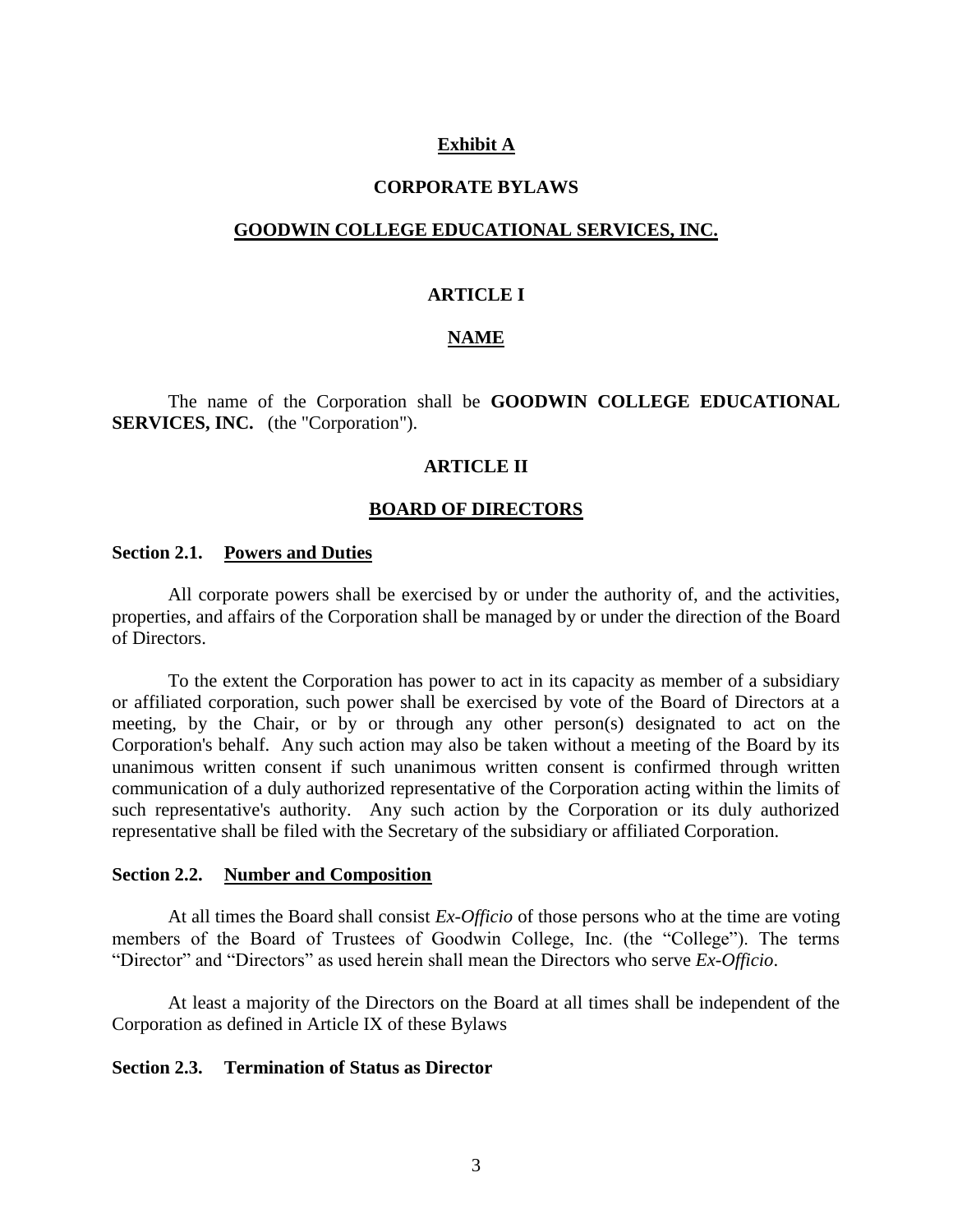If a Director resigns or is removed from the Board of Trustees of the College or for any reason ceases to be a Trustee of the College, the Director shall immediately and automatically cease to be a Director of this Corporation without further action by the Board.

## **Section 2.4. Compensation**

The Directors shall serve without compensation for their services as Directors but may be reimbursed by the Corporation for their reasonable expenses and disbursements in that capacity on behalf of the Corporation.

## **Section 2.5. Regular Meetings of the Board of Directors**

Regular meetings of the Board of Directors shall be held in accordance with a schedule established and approved yearly by the Board. Such schedule shall include a minimum of two (2) meetings during the calendar year, one of which shall be the annual meeting held each September. Reasonable notice of all meetings of the Board of Directors shall be given by the Secretary to each Director.

## **Section 2.6. Special Meetings of the Board of Directors**

Special meetings shall be at the call of the Chair or whenever requested by 35% or more of the Directors. Notice of a special meeting shall be sent to all Directors specifying the time and place of meeting and the business to be transacted. No other business shall be considered at such special meetings unless notice thereof has been waived by all Board members.

## **Section 2.7. Waiver of Notice**

No notice of a Directors' meeting need be given to any Director (1) who attends such meeting in person, unless the Director at the beginning of the meeting, or promptly upon arrival, objects to holding the meeting or transacting business at the meeting and does not thereafter vote for or assent to action taken at the meeting or (2) who waives such notice in writing executed and filed with the Secretary of the Corporation, either before or after such meeting. All waivers shall be made part of the minutes of the meeting.

## **Section 2.8. Quorum**

A majority of the number of Directors in office immediately before a meeting of the Board or committee begins shall constitute a quorum for the transaction of business at that meeting.

## **Section 2.9. Voting**

Each Director shall have the right to vote on all matters that come before the Board. Except as otherwise specifically provided by the Certificate of Incorporation or these Bylaws or as required by law, the act of a majority of the Directors or committee members, as the case may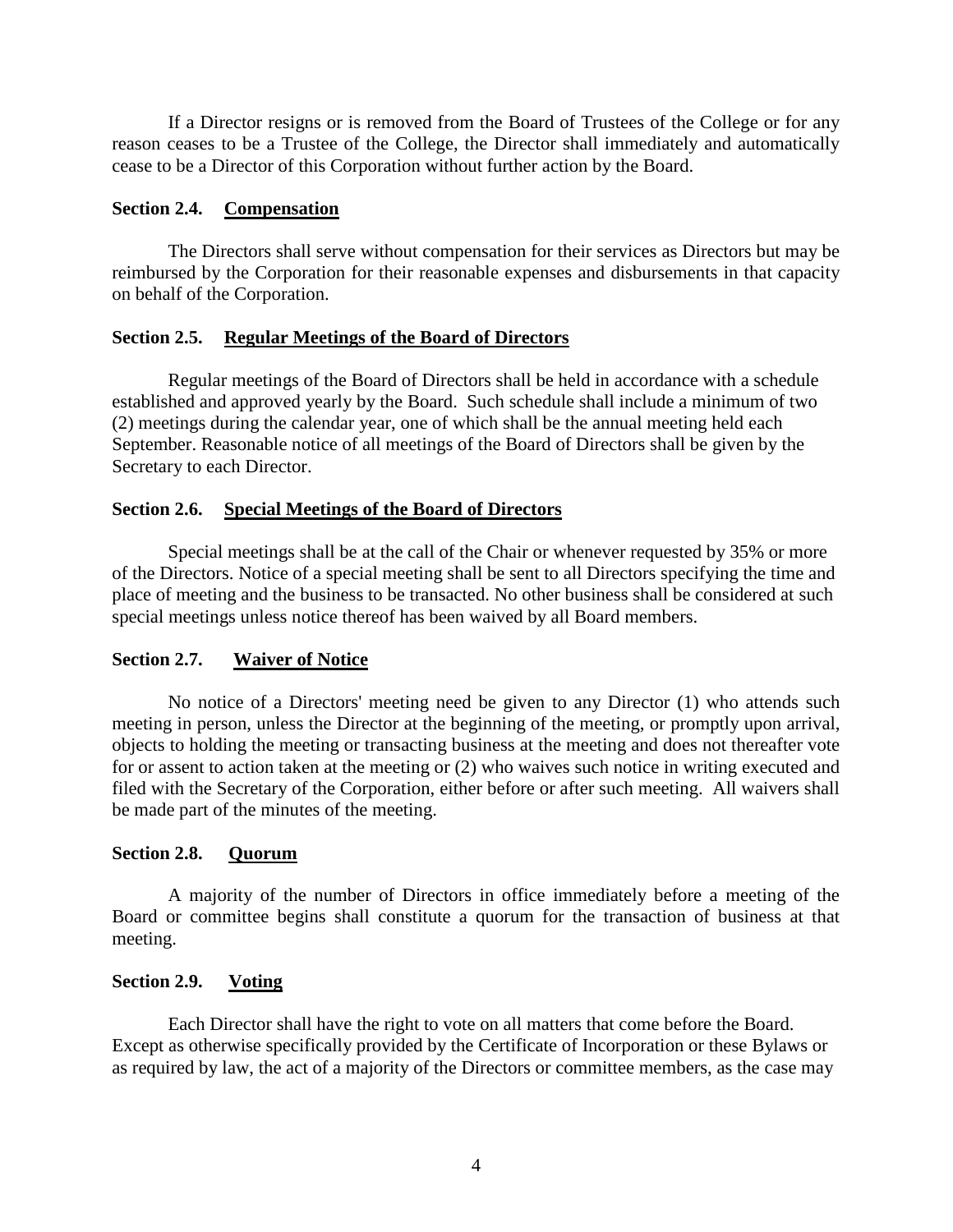be, present at a duly called meeting of the Board or committee, as the case may be, at which a quorum is present, shall be the act of the Board or committee, as the case may be.

A Director of the Corporation who is present at a meeting of the Board of Directors at which action on any corporate matter is taken shall be presumed to have assented to the action taken unless (1) the Director's dissent is entered in the minutes of the meeting or (2) such Director either (a) files a written dissent to such action with the person acting as the Secretary of the meeting before the adjournment of the meeting or (b) forwards such dissent by registered mail to the Secretary of the Corporation immediately after the adjournment of the meeting. The right to dissent shall not apply to a Director who voted in favor of such action.

## **Section 2.10. Compliance with the Freedom of Information Act**

Meetings of the Board and of any committees of the Board shall be noticed and conducted so as to comply with applicable requirements of Chapter 14 of the Connecticut General Statutes, the Freedom of Information Act ("FOIA"). In case of an inconsistency or conflict between these Bylaws and applicable requirements, the requirements of the FOIA shall control.

## **Section 2.11 Telephonic Participation in Meetings**

A Director or a member of a committee of the Board may participate in a meeting of the Board or of such committee by means of conference telephone or similar communications equipment enabling all Directors participating in the meeting to hear one another, provided that the meeting shall be conducted so that members of the public who are present are also able to hear all Directors who participate. A Director's participation in such a meeting shall constitute presence in person at such meeting.

#### **Section 2.12 Executive Session**

The Board may call for and have an Executive Session, provided that any such executive session shall be called and conducted in accordance with applicable requirements of the FOIA.

## **ARTICLE III**

#### **OFFICERS**

## **Section 3.1. Officers**

The Officers of the Corporation shall be the Chair, Vice Chair, Secretary, Treasurer, and such other officers as the Board may determine from time to time.

## **Section 3.2. Election and Term**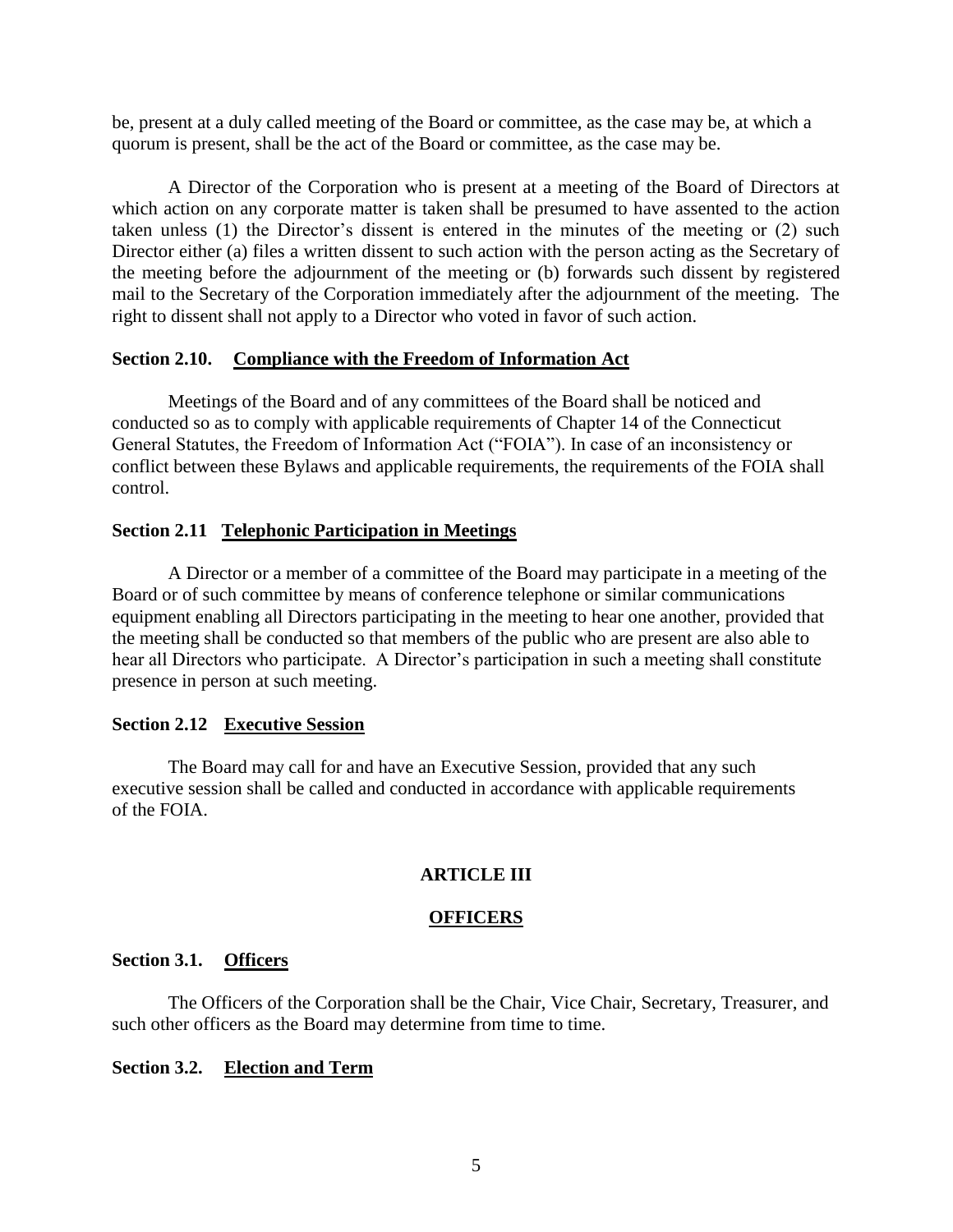Officers shall be elected from among the Directors at the annual meeting of the Board of Directors (following the election of Directors). Such Officers shall take office at the close of the meeting at which they are elected and shall each serve a term of one year. A vacancy in any office may be filled at any time by the Board.

### **Section 3.3. Chair**

The Chair shall preside at all meetings of the Board of Directors, shall appoint members to all committees established by the Board and shall serve as a standing member of all committees. The Chair shall have the same right to vote and participate in discussion as any other member and shall have such other powers and duties as the Board from time to time may prescribe.

#### **Section 3.4. Vice Chair**

In the absence of the Chair, the Vice Chair shall preside and shall perform all the duties of the Chair.

## **Section 3.5 Secretary**

The Secretary shall be responsible for preparing and keeping a record of the minutes of the proceedings of all meetings of the Board and for authenticating records of the Corporation. The Secretary shall give all notices required by law or by these Bylaws. The Secretary shall have the custody of the seal of the Corporation and all books, records and papers of the Corporation, except as shall be in the charge of the Treasurer or of some other person authorized to have custody and possession thereof by a resolution of the Board, and shall discharge all other duties required of such officer by law or assigned to him or her from time to time by the Board or as are incident to the office of Secretary.

#### **Section 3.6. Treasurer**

The Treasurer shall report to the Board periodically on the financial condition of the Corporation in such detail as the Board may request from time to time, and shall discharge all other duties given to the Treasurer from time to time by the Board.

#### **Section 3.7. Resignation and Removal**

Any Officer may resign at any time by giving written notice to the Chair or the Secretary of the Corporation. The formal acceptance of such resignation shall not be necessary to make it effective. A resignation is effective when the notice is delivered unless the notice specifies a later effective date.

Any Officer may be removed by majority vote of the Directors present and voting at a meeting, a quorum being present, whenever, in the Board's sole judgment, the best interests of the Corporation are served thereby. The removal of an Officer shall be without prejudice to the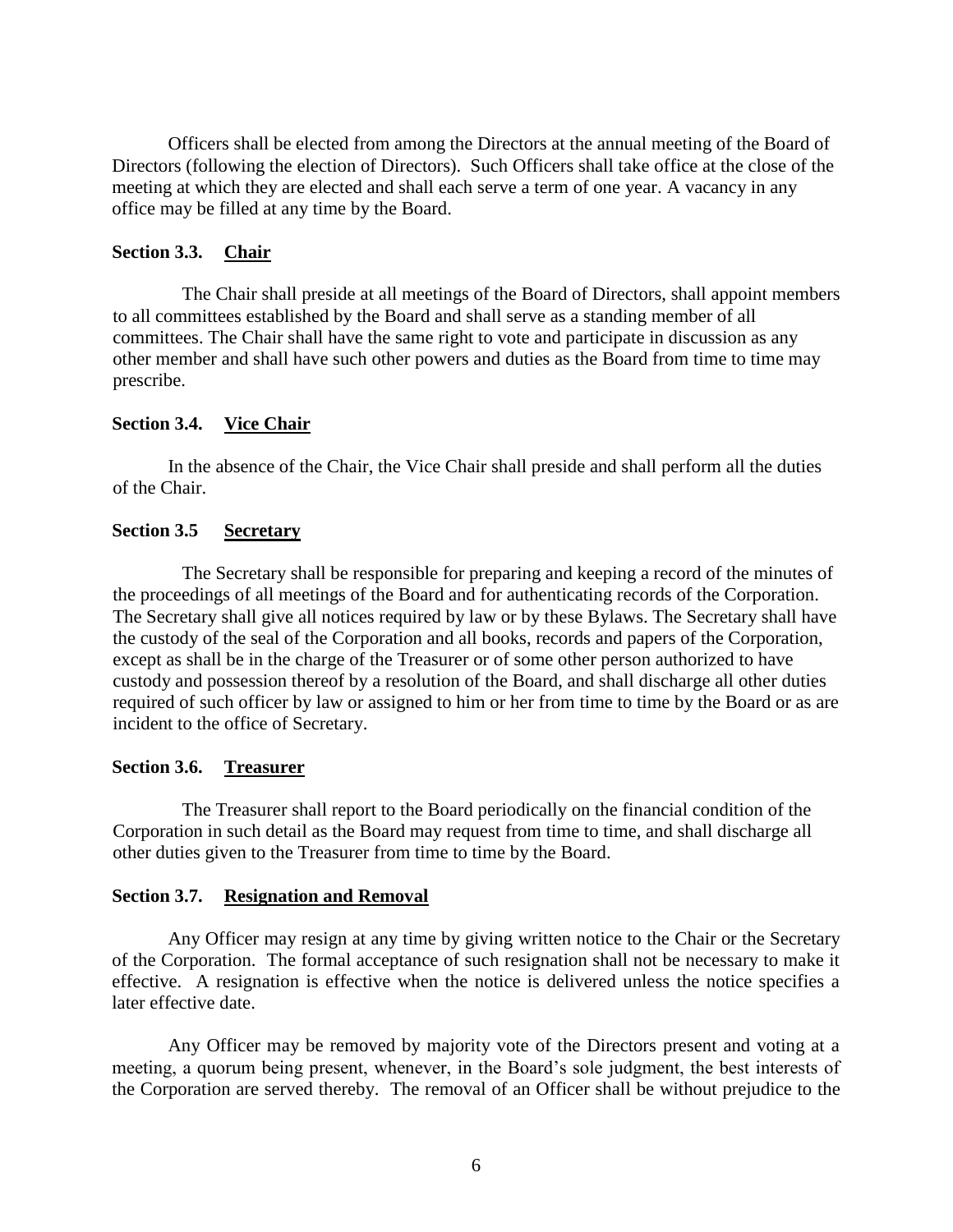contract rights, if any, of the person so removed. Election or appointment of an Officer shall not, in and of itself, create any contract rights.

#### **ARTICLE IV**

#### **COMMITTEES OF THE BOARD**

The Board of Directors may from time to time appoint committees of two or more Directors each, to serve at the pleasure of the Board of Directors, which committees shall have and may exercise such authority and powers of the Board of Directors as shall be specified in the resolution of appointment. Any committee that has the power to exercise the Board's power shall be comprised only of Directors. Any committee with responsibility for the Corporation's independent audit or executive compensation shall be comprised only of Directors who are independent of the Corporation as defined in Article X of these Bylaws.

#### **ARTICLE V**

#### **ADVISORY BOARDS AND COMMITTEES**

The Board of Directors may from time to time create such Advisory Boards or Committees for the purposes and with the membership determined by the Board.

## **ARTICLE VI**

## **CONFLICTS OF INTEREST POLICY**

#### **Section 6.1. Conflicts of Interest**

A Director shall be considered to have a conflict of interest if (a) such Director has existing or potential financial or other interests *which impair or might reasonably appear to impair such member's independent, unbiased judgment in the discharge of the Director's responsibilities to the Corporation.* It is understood that most forms of community representation and all forms of employee involvement represent de facto conflicts of interest, which are recognized and accepted for the purpose of providing this valuable insight and input, where these exist. When an agenda item is presented that could be interpreted as a conflict of interest, the Director/s shall immediately disclose to the Board the possible conflict. The minutes of such meeting shall reflect that a disclosure was made and that the Director having a conflict of interest abstained from voting. Any Director who is uncertain whether a conflict of interest may exist in any matter may request the Board or committee to resolve the questions by majority vote.

The Corporation may require the filing of an annual disclosure form by each Director.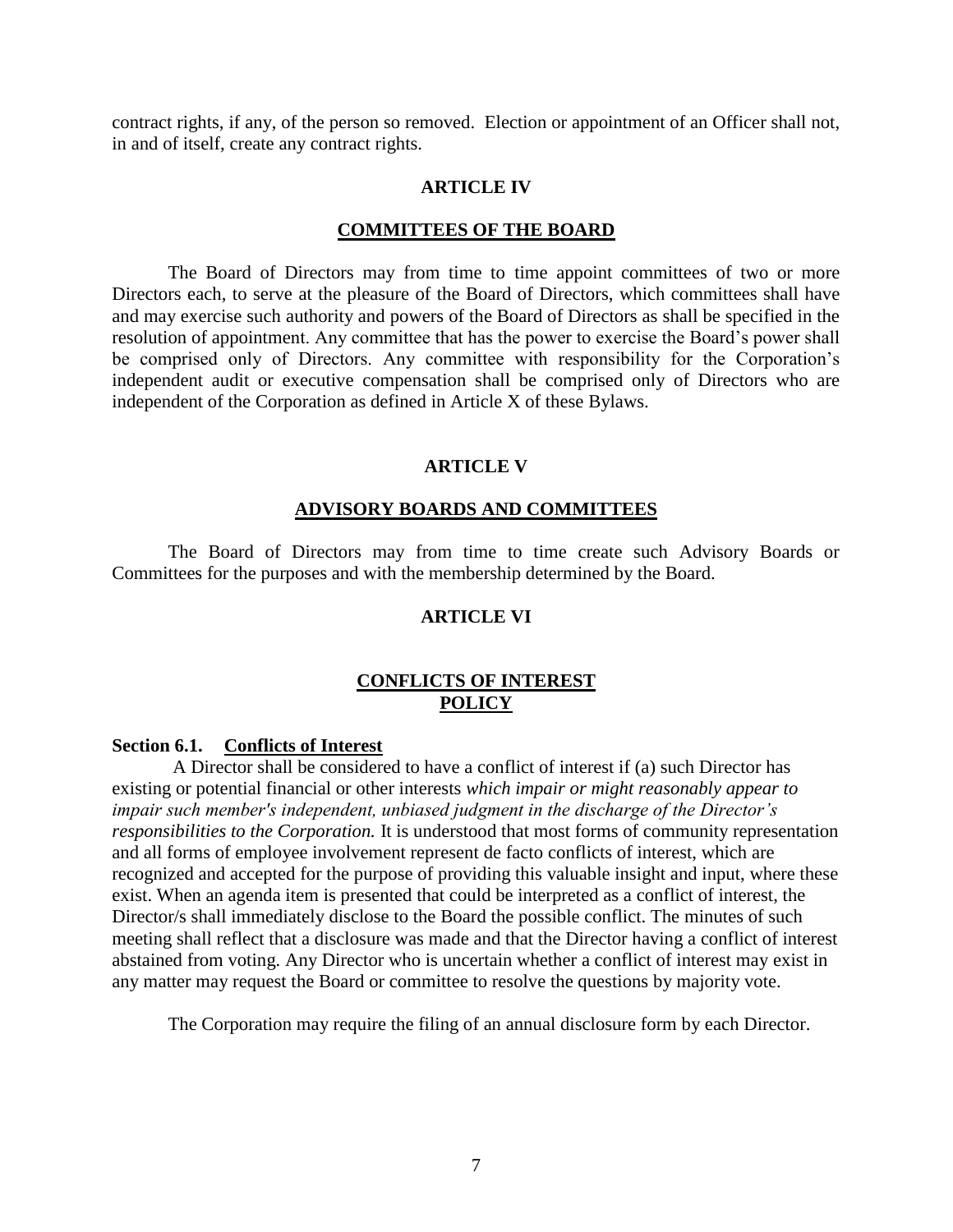## **Section 6.2. Conflicting Interest Transactions**

The Corporation shall comply with the provisions of §33-1127 to §33-1130, inclusive, of the Connecticut General Statutes and other relevant statutes governing a director's conflicting interest transaction.

### **ARTICLE VII**

### **AMENDMENTS**

These Bylaws may be altered, amended, or repealed by the affirmative vote of a majority of the Directors in office at the time at any duly called and convened meeting of the Board the notice for which included the proposed change, provided, however, that no amendment shall be effective which shall cause the Corporation to lose its status as a tax-exempt organization under Section  $501(c)(3)$  of the Code.

## **ARTICLE VIII**

## **FINANCE AND PROPERTY**

#### **Section 8.1. Fiscal Year**

The fiscal year of the Corporation shall be July 1 through June 30 of each year.

#### **Section 8.2. Approved Signatures**

All checks, drafts and other orders for the payment of money shall be signed by any Officer, Officers, agent, or agents as shall be thereunto authorized by the Board of Directors.

## **Section 8.3. Contracts and Debts**

Contracts may be entered into or debts incurred only as directed by resolution of the Board of Directors or by its appointed delegate. When the execution of any contract or other instrument has been authorized by the Board of Directors without specification of the executing officer, the Chair, the President and Chief Executive Officer (if one has been designated), or the Secretary may execute the same in the name of and on behalf of the Corporation.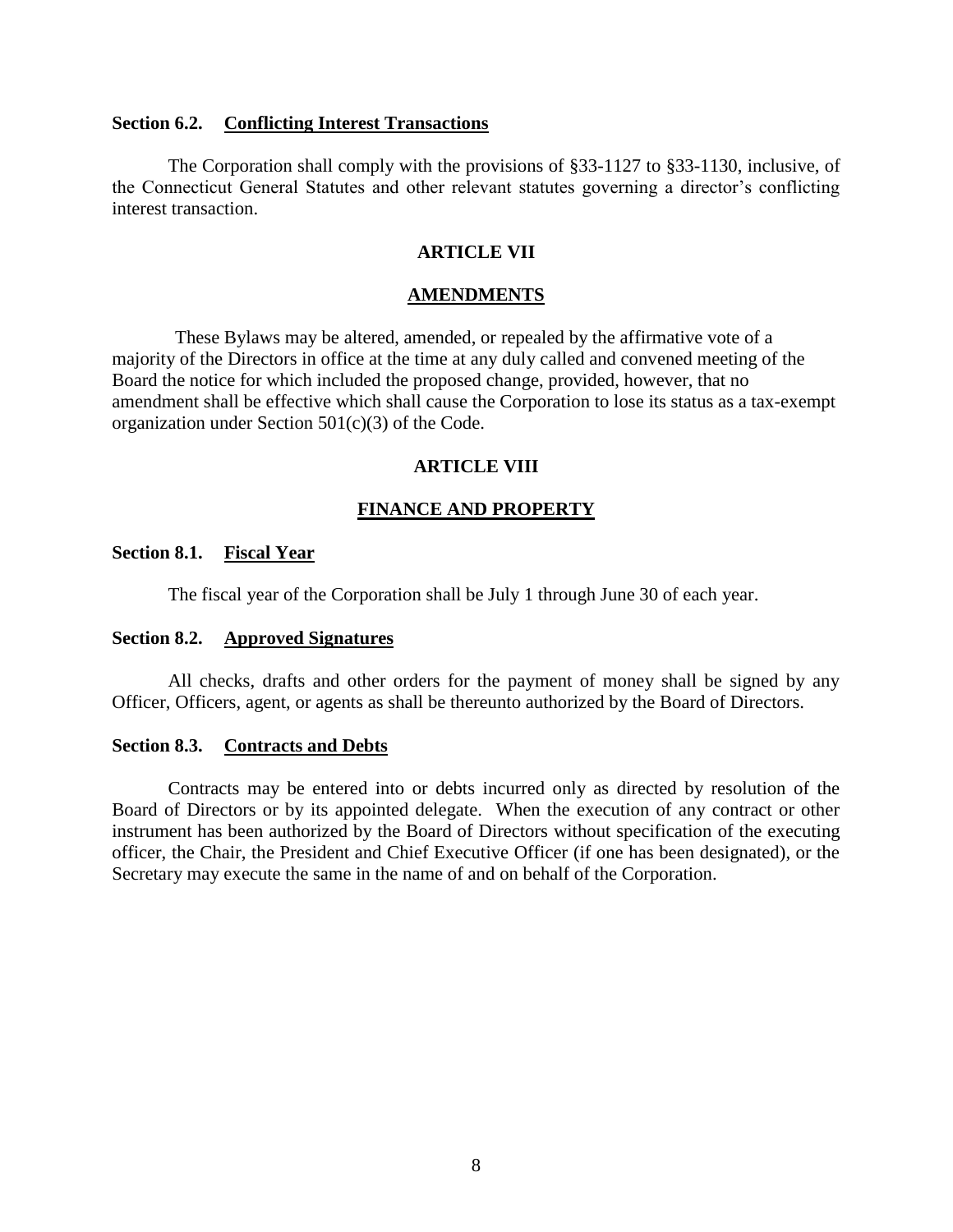## **Section 8.4. Contributions, Gifts and Bequests**

Contributions, gifts, and bequests may be accepted by the Corporation in accordance with its policies. Unless otherwise designated by the donor or otherwise prescribed by statute or law, such gifts, bequests or contributions shall be utilized at the discretion of the Board of Directors.

## **ARTICLE IX**

## **DIRECTOR INDEPENDENCE**

## **Section 9.1. Independent Director**

A Director is independent if (a) during the Corporation's current fiscal year and at all times during its immediately preceding fiscal year, (i) the Director was not compensated as an officer or employee of the Corporation, (ii) the Director did not receive from the Corporation in any such year total compensation or other payments exceeding \$10,000 as an independent contractor, and (iii) neither the Director nor any family member of the Director was involved in a transaction with the Corporation required to be reported on Schedule L, Transactions with Interested Persons, on the IRS Form 990; and (b) the Director, in the judgment of the other independent Directors of the Corporation, does not have any other interest or relationship, whether financial or non-financial, that would cause the Director to be unable to exercise independent judgment on behalf of the Corporation.

## **Section 9.2**. **Annual Disclosure**

Each Director shall annually provide the information required to determine whether the Director is independent.

Adopted:\_\_\_\_\_\_\_\_\_\_\_\_\_\_\_\_\_\_\_, 2015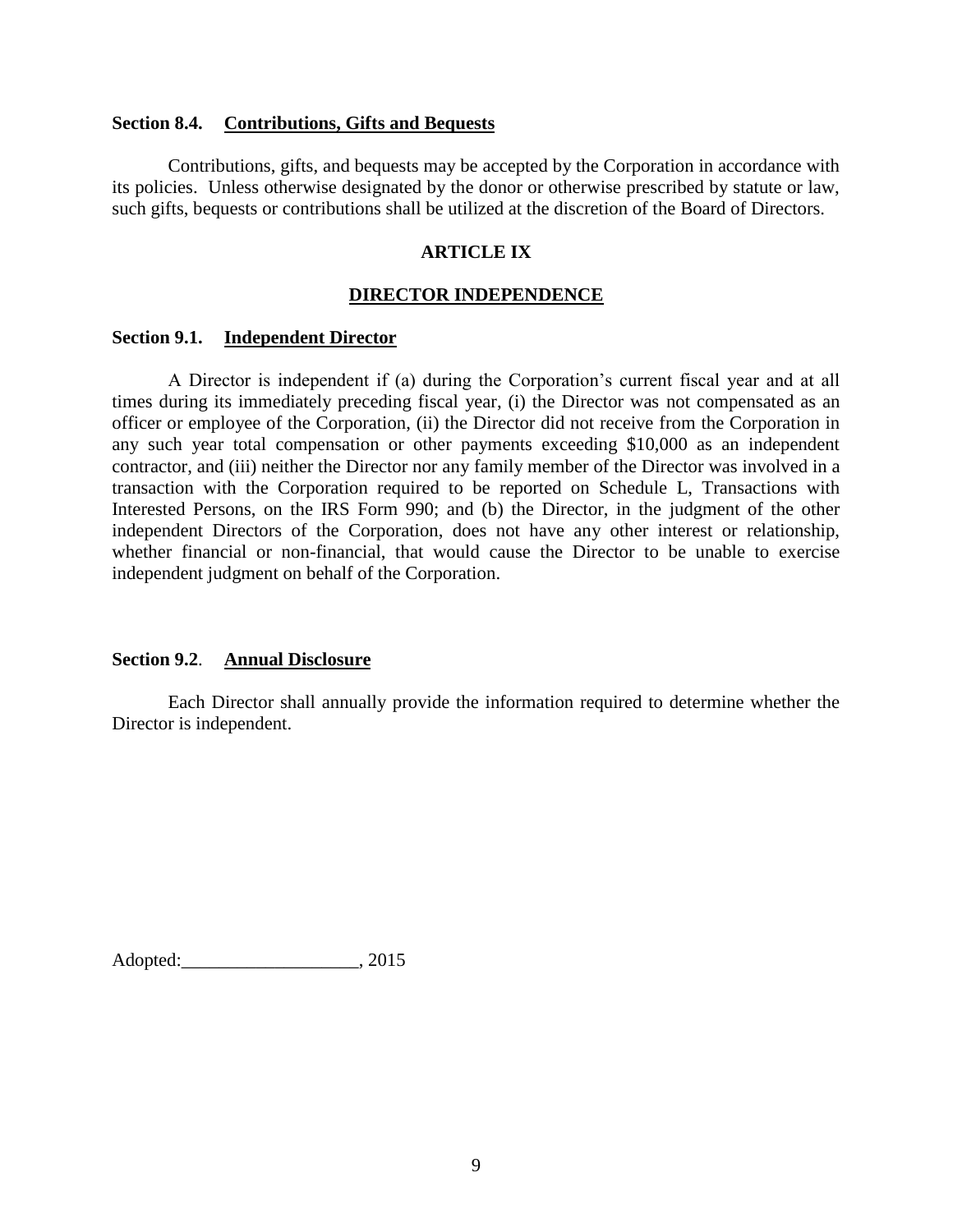## **Exhibit B**

# **GOODWIN COLLEGE EDUCATIONAL SERVICES, INC. GOODWIN COLLEGE MAGNET SCHOOLS, INC.**

## **CONFLICT OF INTEREST POLICY**

This Conflict of Interest Policy (the "Policy") for Goodwin College Educational Services, Inc. and Goodwin College Magnet Schools., Inc. (individually the "Organization") is intended to set forth policies relating to the identification of conflicts of interest with transactions contemplated by the Organization's officers and directors and how to deal with such conflicts when they arise.

1**. Purpose.** The purpose of the conflict of interest policy is to protect this Organization's interest when it is contemplating entering into a transaction or arrangement that might benefit the private interest of an officer or director of the Organization or might result in a possible excess benefit transaction. This policy is intended to supplement but not replace any applicable state and federal laws governing conflict of interest applicable to nonprofit and charitable organizations.

#### 2. **Definitions.**

(a) **Interested Person.** Any director, principal officer, or member of a committee with governing board delegated powers, who has a direct or indirect financial interest, as defined below, is an interested person.

(b) **Financial Interest.** A person has a financial interest if the person has, directly or indirectly, through business, investment, or family:

- (i) An ownership or investment interest in any entity with which the Organization has a transaction or arrangement;
- (ii) Except as provided below, a compensation arrangement with the Organization or with any entity or individual with which the Organization has a transaction or arrangement; or
- (iii) A potential ownership or investment interest in, or compensation arrangement with, any entity or individual with which the Organization is negotiating a transaction or arrangement.

Compensation includes direct and indirect remuneration as well as gifts or favors that are not insubstantial.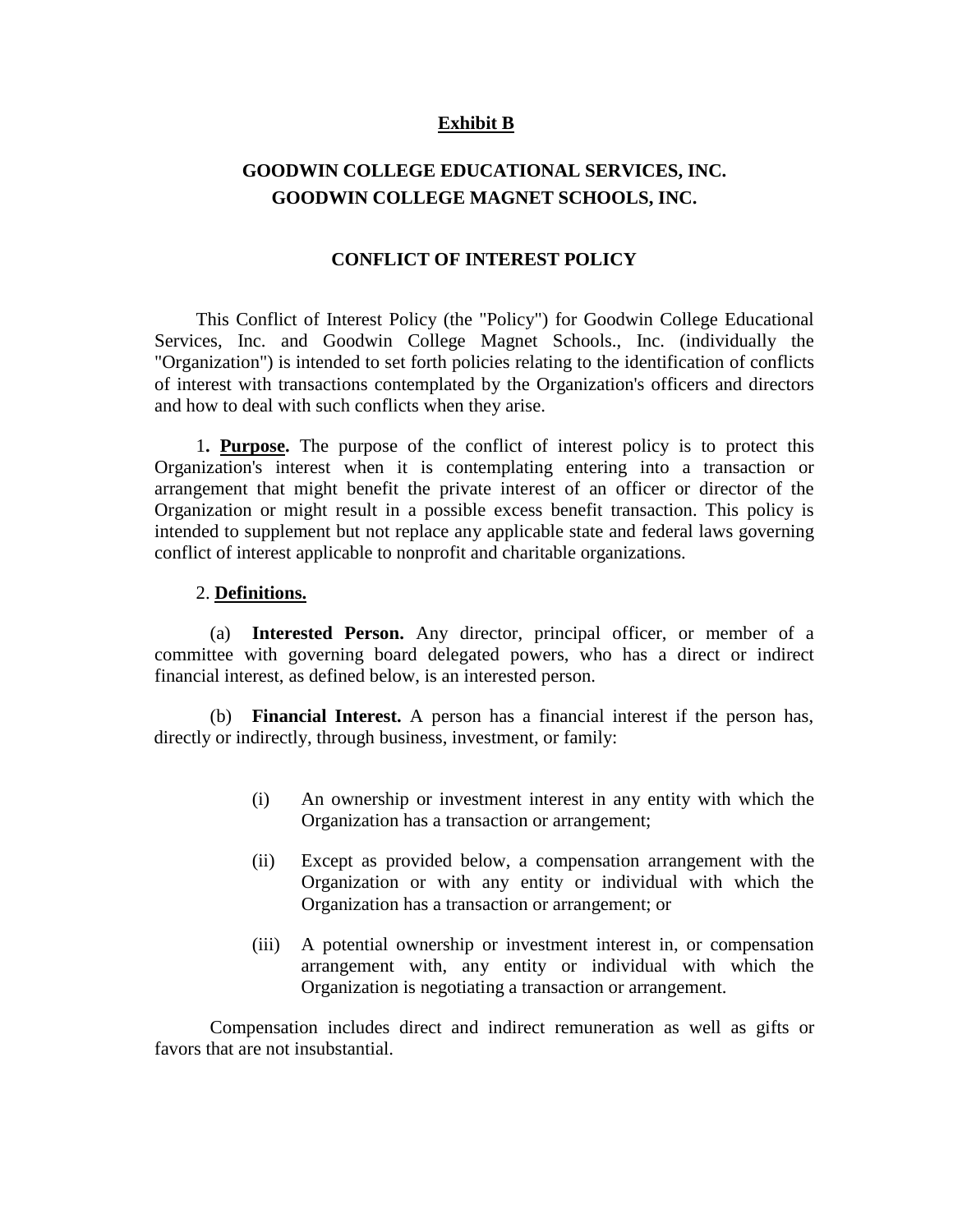A financial interest is not necessarily a conflict of interest. Under Section 3(b), a person who has a financial interest may have a conflict of interest only if the appropriate governing board or committee decides that a conflict of interest exists.

The Organization is a member of the Goodwin College family of affiliated corporations, including Goodwin College, Goodwin College Educational Services, Inc. and Goodwin College Magnet Schools, Inc., all of which are exempt under section  $501(c)(3)$  of the Internal Revenue Code. The fact that a person is a director, officer, or employee of both the Organization and one of its affiliated entities shall not constitute a conflict of interest when decisions about intercompany arrangements or agreements are being considered. All such arrangements and agreements shall be fair to both entities and consistent with their charitable and educational purposes.

## 3. **Procedures.**

(a) **Duty to Disclose**. In connection with any actual or possible conflict of interest, an interested person must disclose the existence of the financial interest and be given the opportunity to disclose all material facts to the directors and members of committees with governing board delegated powers considering the proposed transaction or arrangement.

(b) **Determining Whether a Conflict of Interest Exists**. After disclosure of the financial interest and all material facts, and after any discussion with the interested person, he/she shall leave the governing board or committee meeting while the determination of a conflict of interest is discussed and voted upon. The remaining board or committee members shall decide if a conflict of interest exists.

## (c) **Procedures for Addressing the Conflict of Interest**.

- (i) An interested person may make a presentation at the governing board or committee meeting, but after the presentation, he/she shall leave the meeting during the discussion of, and the vote on, the transaction or arrangement involving the possible conflict of interest.
- (ii) The chairperson of the governing board or committee shall, if appropriate, appoint a disinterested person or committee to investigate alternatives to the proposed transaction or arrangement.
- (iii) After exercising due diligence, the governing board or committee shall determine whether the Organization can obtain with reasonable efforts a more advantageous transaction or arrangement from a person or entity that would not give rise to a conflict of interest.
- (iv) If a more advantageous transaction or arrangement is not reasonably possible under circumstances not producing a conflict of interest, the governing board or committee shall determine by a majority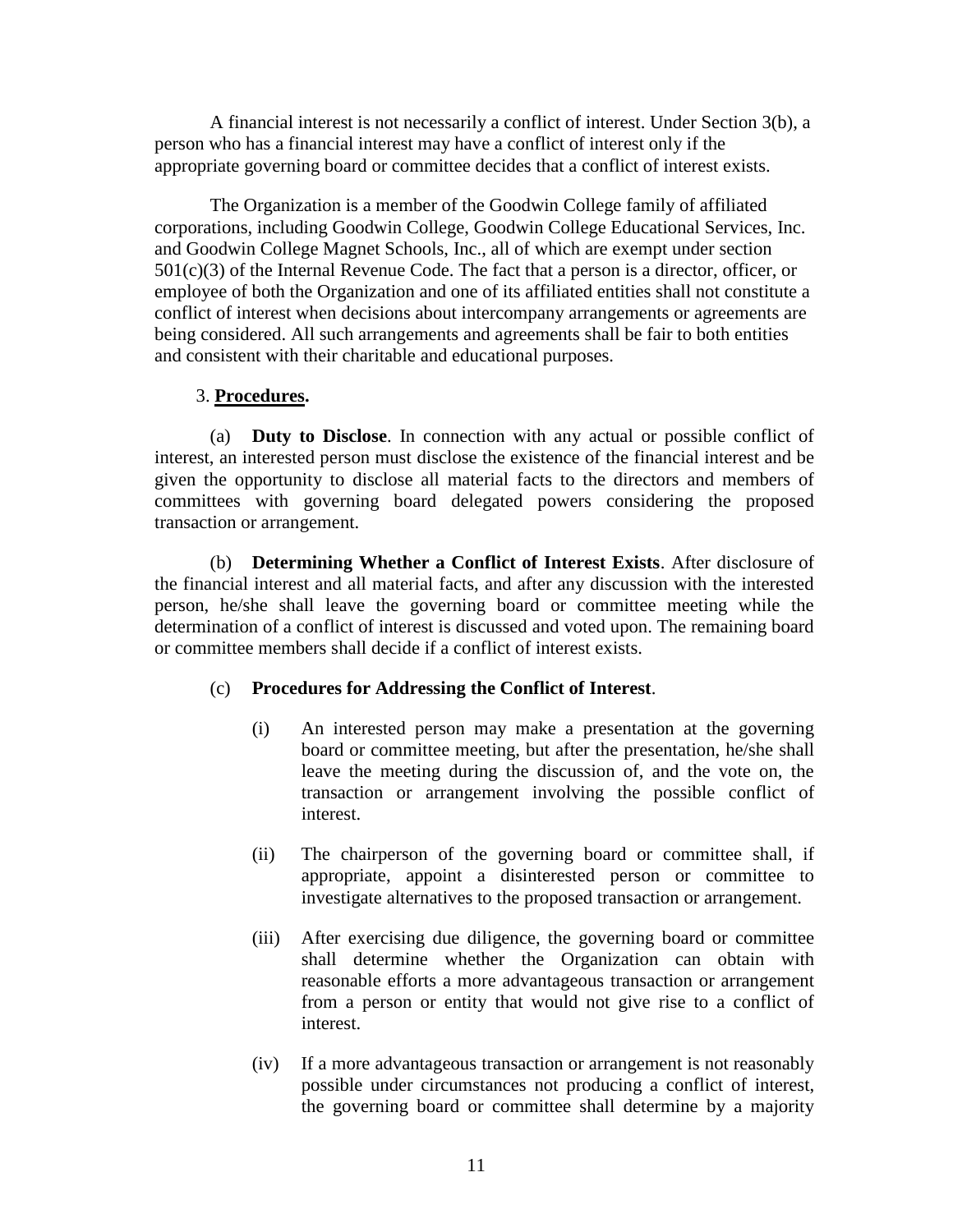vote of the disinterested directors whether the transaction or arrangement is in the Organization's best interest, for its own benefit, and whether it is fair and reasonable. In conformity with the above determination it shall make its decision as to whether to enter into the transaction or arrangement.

## (d) **Violations of the Conflicts of Interest Policy.**

- (i) If the governing board or committee has reasonable cause to believe a member has failed to disclose actual or possible conflicts of interest, it shall inform the member of the basis for such belief and afford the member an opportunity to explain the alleged failure to disclose.
- (ii) If, after hearing the member's response and after making further investigation as warranted by the circumstances, the governing board or committee determines the member has failed to disclose an actual or possible conflict of interest, it shall take appropriate disciplinary and corrective action.

4. **Records of Proceedings**. The minutes of the governing board and all committees with board delegated powers shall contain:

(a) The names of the persons who disclosed or otherwise were found to have a financial interest in connection with an actual or possible conflict of interest, the nature of the financial interest, any action taken to determine whether a conflict of interest was present, and the governing board's or committee's decision as to whether a conflict of interest in fact existed.

(b) The names of the persons who were present for discussions and votes relating to the transaction or arrangement, the content of the discussion, including any alternatives to the proposed transaction or arrangement, and a record of any votes taken in connection with the proceedings,

## 5. **Compensation.**

(a) A voting member of the governing board who receives compensation, directly or indirectly, from the Organization for services is precluded from voting on matters pertaining to that member's compensation.

(b) A voting member of any committee whose jurisdiction includes compensation matters and who receives compensation, directly or indirectly, from the Organization for services is precluded from voting on matters pertaining to that member's compensation.

(c) No voting member of the governing board or any committee whose jurisdiction includes compensation matters and who receives compensation, directly or